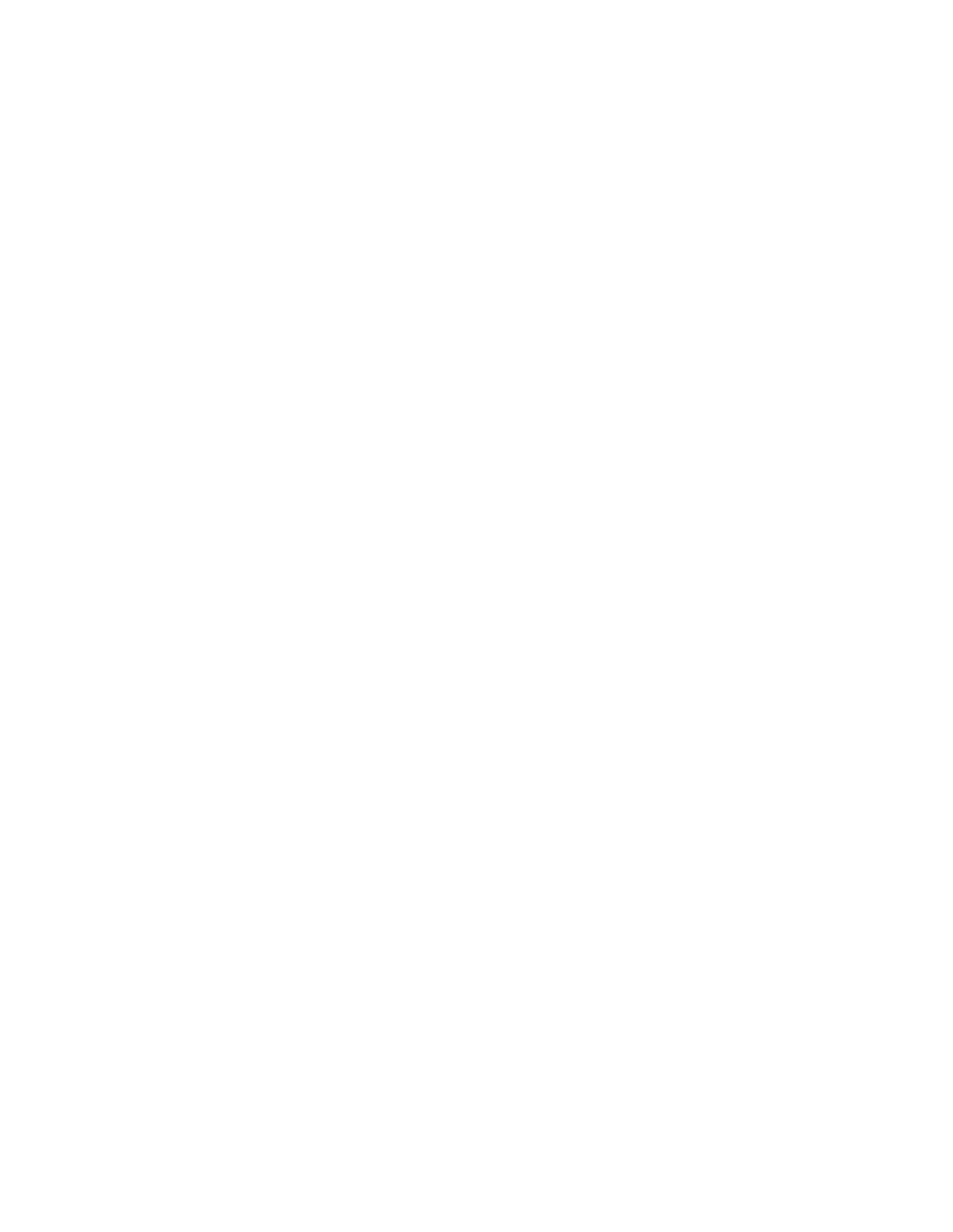

of this paper, 'processed' image is referred to as the output image from the color correction or enhancement algorithms or models.

The rest part of the paper is arranged like following: Section 2 describes some existing spatial color algorithms, in Section 3 our proposed method has been described, Section 4 shows and describes the results associated with our ideas and finally, in Section 5 we have drawn our conclusion.

## **2. SPATIAL COLOR ALGORITHMS IN GENERAL**

Retinex, one of the earliest models, developed by Land and McCann, deals with locality of perception by long paths scanning across images. A number of implementations and analysis have been carried out based on this first model. Further developments [10] of this model mainly differed in the technique of attaining locality. Random Spray Retinex (RSR) [11] is a recent implementation which investigates the effect of different spatial samplings.

ACE, developed by Rizzi et al., is a new algorithm for automatic enhancement of digital images, considering concurrent global and local effects [8]. This algorithm has been implemented by following two stages: first stage deals with color constancy and contrast tuning by accounting for chromatic/spatial adjustment, while the second stage maximizes the image dynamic by configuring the output range to implement an accurate tone mapping [8]. ACE showed potential results to mimic several characteristics of the HVS, like color and lightness constancy, controlling the contrast etc.

STRESS, another very recent development whose properties are in line with Spatial Color Algorithms [12], is implemented with an extremely small number of sample points, using two envelopes for characterizing the local visual context [9]. This algorithm shows promising result in mimicking properties, like local contrast stretching, automatic color correction, high dynamic range image rendering etc, of the HVS. STRESS has been successfully implemented for spatial gamut mapping and color to gray scale conversion as well.

All the algorithms mentioned here produce output that doesn't preserve some properties like color cast, low-key, high-key properties of original image after processing. Our motivation is to keep these properties of the original image which are associated with the *processed* image, to satisfy some requirements like preserving the mean chromatic channel value or mean lightness level etc, through a number of techniques that are analyzed in the following section.

### **3. PROPOSED METHODS**

Very often, we expect the appearance of the *processed* image as close as to its original one or we expect it to be looking natural. But, the color correcting or enhancing algorithms produce output image which are comparatively neutral in properties. Hence, to achieve our expectation, we have proposed several techniques. These techniques work in two general stages, which are discussed below.

In the first stage, of the block diagram in Fig.1, some relevant properties, like the maximum, minimum and mean value for each chromatic channel, are extracted and stored before the processing starts. For extracting saturation and lightness values, a conversion from RGB color space to HSL color space is performed; then the necessary information are extracted and stored to use them in processing the *processed* images.

The second stage takes the *processed* image, from different models like ACE or STRESS, as input and performs one of the following techniques. In this stage, the resulting image, from enhancement model, is processed with the stored information from the first stage, so that the final image can have almost similar chromatic, lightness and saturation value as the original one. Here, in this paper, we have taken the *processed* image from the algorithm STRESS [9] and showed our methods on this model. STRESS makes the minimum and maximum channel value as 0 and 1 respectively, for any image. So, for our techniques, we have mapped our images in the range 0–1.

## **3.1. Keep White Point (KW)**

This technique deals with preserving the maximum value for each chromatic channel by scanning through each channel individually and then, these values are passed to the second stage in Fig.1 to process the *processed* image. The diagram in Fig.2 shows the final value, *Rout*, for red channel, after processing the red channel value,  $R_{stress}$ , from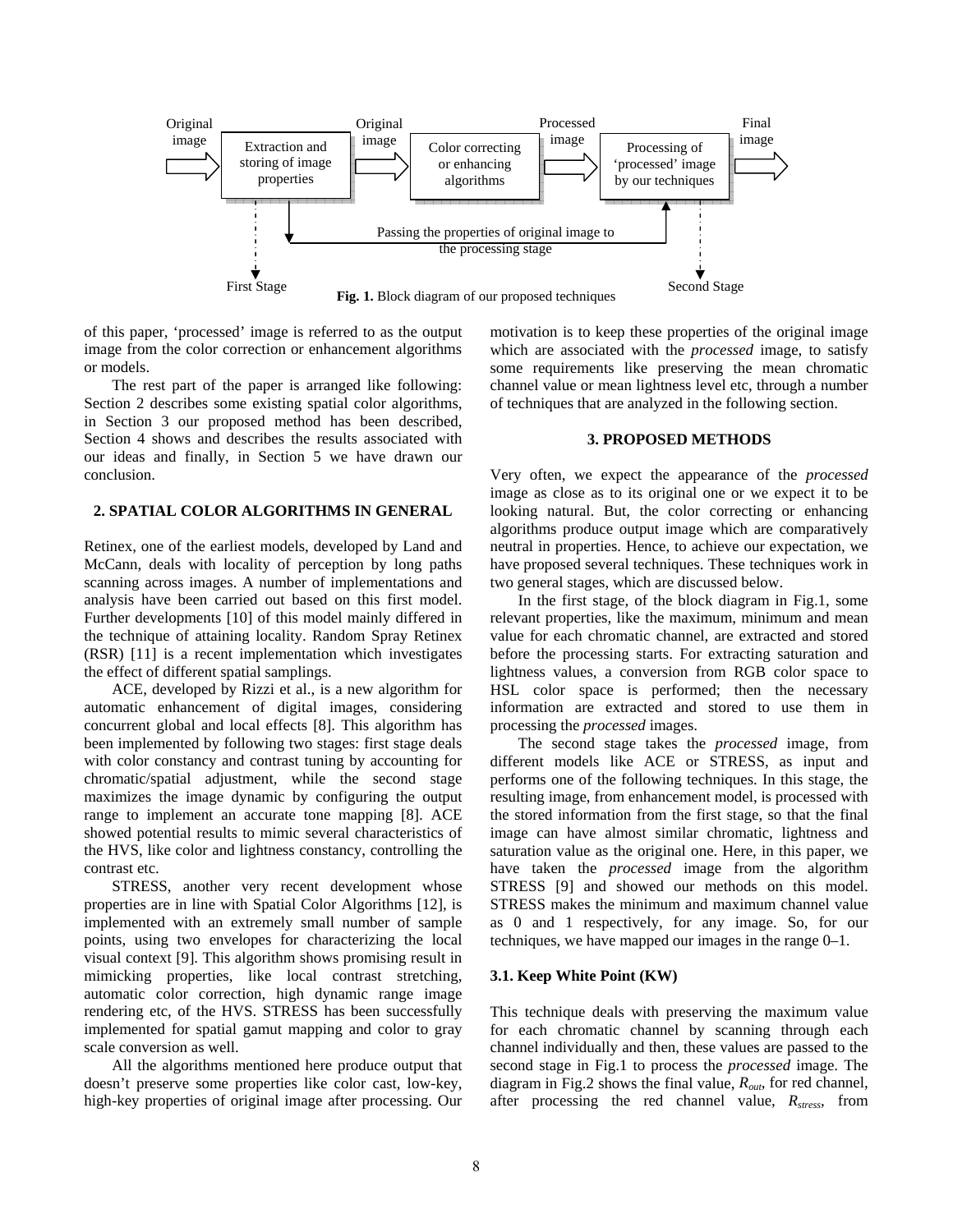

STRESS algorithm. Let's consider in Fig.2, *Rmax*, the maximum red channel value of original image, is 0.7; the final value,  $R_{out}$ , is calculated by the following equations:

$$
R_{_{out}} = R_{_{stress}} R_{_{max}} \tag{1}
$$

$$
R_{out} = R_{stress} - (1 - R_{max})
$$
 (2)

The same procedure is followed for green and blue channel as well. A thorough scanning is performed afterward, for each pixel of each channel of the output image from STRESS model and those pixels are mapped to *Rout*, *Gout* and *Bout* respectively. If, for any pixel, the above equation gives negative value, then that value is scaled to 0. Thus, the final image retains the maximum chromatic channel value of the original image.

## **3.2. Keep White and Black point (KWB)**

This technique deals with preserving the maximum and minimum value for each chromatic channel. The diagram in Fig.3 shows the final value, *Rout*, for red channel, after processing the red channel value, *Rstress*, from STRESS algorithm. Let's consider in Fig.3, *Rmax* and *Rmin*, the maximum and minimum red channel value of original image, is 0.9 and 0.2 respectively; the final value, *Rout*, is calculated by the following equation:

$$
R_{_{out}} = R_{_{min}} + R_{_{stress}} \left( R_{_{max}} - R_{_{min}} \right) \tag{3}
$$

The final image, which retains the maximum and minimum chromatic channel value of the original image, is produced in the same way as described in the first three lines of the second paragraph of Section 3.1.

## **3.3. Keep Mean (KM)**

This technique deals with preserving the mean value for each chromatic channel by scanning through each channel individually. We propose following three different techniques to maintain the mean value of the channels of original image in the final image.





**Fig. 5.** Diagram for keeping the mean by scaling and clipping

#### *3.3.1. By gamma correction (KMG)*

The diagram in Fig.4 shows the final value, *Rout*, for red channel, after processing the red channel value,  $R_{stress}$ , from STRESS algorithm. *Rout* can be obtained by the following equation:

$$
R_{_{out}} = R_{_{s_{out}}}^{^{r^*}} \tag{4}
$$

$$
\gamma^R = \frac{\ln R_o}{\ln R_s} \tag{5}
$$

#### *3.3.2. By scaling and clipping (KMSC)*

The diagram in Fig.5 shows the final value, *Rout*, for red channel, which is derived in the following way:

$$
R_{_{out}} = \begin{cases} 1 & \text{if } R_{_{out}} > 1 \\ R_{_{stress}} & \frac{R_{_{o}}}{R_{_{s}}} \\ \end{cases} \quad \text{otherwise} \tag{6}
$$

In Fig.4 and Fig.5,  $R_{\rho}$  and  $R_{\rho}$  indicate the mean values for red channel of the original image and the *processed* image respectively.

#### *3.3.3. By scaling (KMS)*

The diagram in Fig.6 shows the final value, *Rout*, for red channel, after processing the red channel value,  $R_{stress}$ , from STRESS algorithm. *Rout* is derived in the following way:

$$
R_{out} = R_{itress} \frac{R_{o}}{\overline{R}_{s}} S
$$
 (7)  
where, 
$$
S = \left( \max \left\{ \frac{\overline{R}_{o}}{\overline{R}_{s}} , \frac{\overline{G}_{o}}{\overline{G}_{s}} , \frac{\overline{B}_{o}}{\overline{B}_{s}} \right\} \right)^{-1}
$$

#### *3.3.4. By linear method (KML)*

The diagram in Fig.7 shows the final value, *Rout*, for red channel, after processing the red channel value,  $R_{stress}$ , from STRESS algorithm.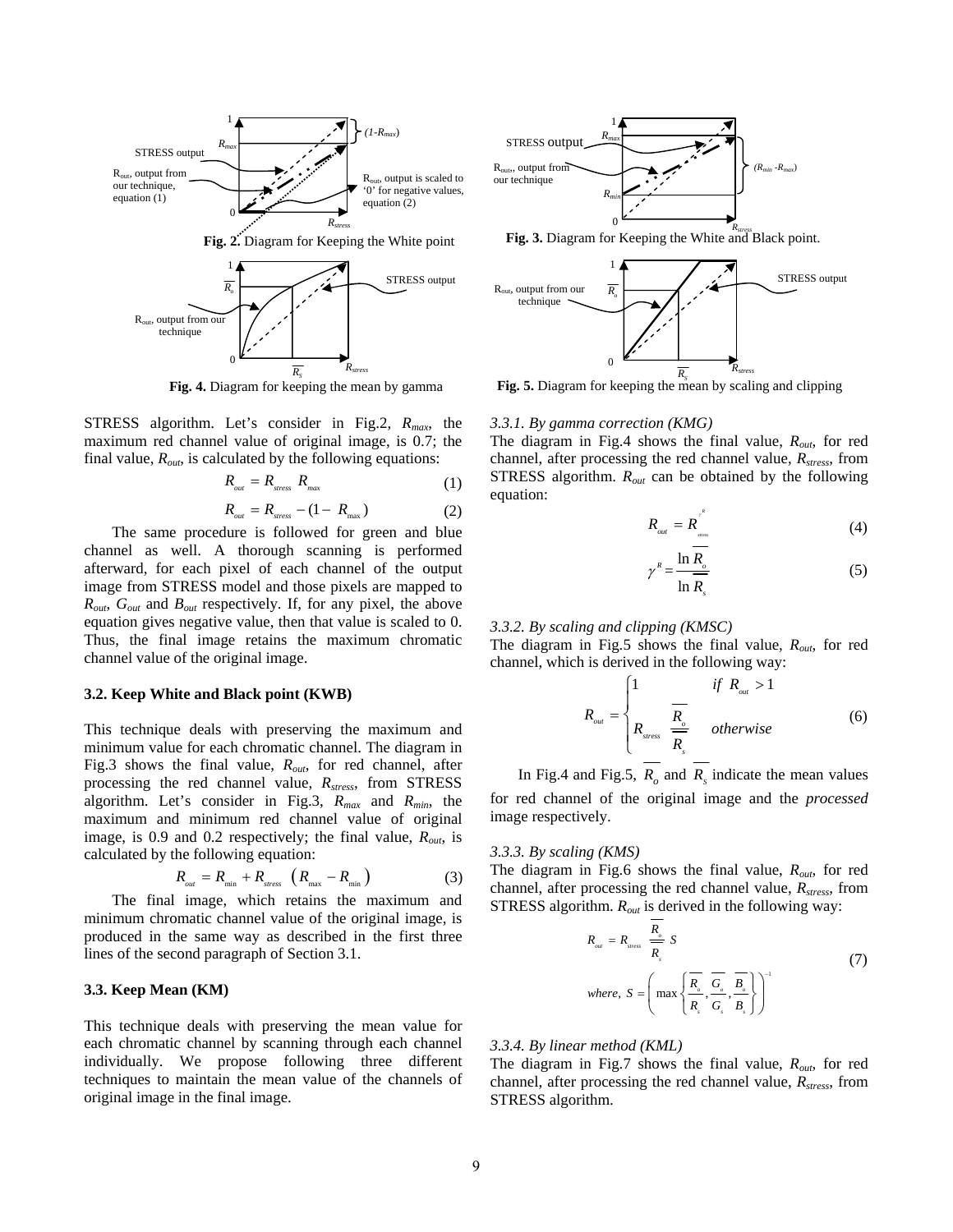

**Fig. 6.** Diagram for keeping the mean for red channel by scaling (left). Final values from RGB channel (right). **Fig. 7.** Diagram for keeping the mean by linear method.



In Fig.7,  $R_a$  and  $R_f$  indicates the same meaning as in 3.3.2. The final value for red channel, *Rout*, is derived in the following way:

$$
R_{out} = \begin{cases} R_{atens} & \text{if } R_{s} < R_{s} \\ \frac{1 - R_{s}}{1 - R_{s}} \left( R_{atens} - R_{s} \right) + R_{s} & \text{otherwise} \end{cases}
$$
(8)

#### **3.4. Keep the White point and Mean value (KMWG)**

This technique deals with preserving the maximum and mean value at the same time for each chromatic channel. The diagram in Fig. 8 shows the final value, *Rout*, for red channel, after processing the red channel value,  $R_{stress}$ , from STRESS algorithm. Rout, is calculated by the following equation:

$$
R_{\text{out}} = R_{\text{max}} R^{\gamma^*}
$$
  
where  $\gamma^R = \frac{\log\left(\overline{R_{\text{o}}}/R_{\text{max}}\right)}{\log\overline{R_{\text{s}}}}$  (9)

The final image, which retains the maximum and mean chromatic channel value of the original image, is produced in the similar way as described in the first three lines of the second paragraph of Section 3.1.

### **3.5. Keep White and Black point and Mean (KMWBG)**

This technique deals with preserving the minimum, maximum and mean value at the same time for each chromatic channel. The diagram in Fig. 9 shows the final value, *Rout*, for red channel, after processing the red channel value, *Rstress*, from STRESS algorithm. *Rout*, is calculated by the following equation:





**Fig. 8.** Diagram for keeping the white point and mean. **Fig. 9.** Diagram for keeping the white point, black point and mean.

$$
R_{\text{out}} = \left(R_{\text{max}} - R_{\text{min}}\right) R_{\text{stress}}^{\gamma^*} + R_{\text{min}}
$$
\n
$$
\text{where } \gamma^{\kappa} = \frac{\log\left(\left(R_{\text{in}} - R_{\text{min}}\right) / \left(R_{\text{max}} - R_{\text{min}}\right)\right)}{\log R_{\text{s}}}
$$
\n(10)

The final image, which retains the minimum, maximum and mean chromatic channel value of the original image, is produced in the same way as described in the first three lines of the second paragraph of Section 3.1. *Rmin*, *Rmax* and  $R_a$ , in Fig.8 and Fig.9, indicate the minimum, maximum and mean red channel value of original image respectively.

## **3.6. Keep Lightness and Saturation**

This technique deals with preserving the mean lightness and saturation values of the original image. This method works similar to the method described in Section 3.3. But, for extracting the related information about lightness and saturation, the color space should be transformed to HSL from RGB. After extracting, the color space is again transformed to RGB from HSL. Then, the rest of the procedure is followed as described in Section 3.3. Before processing the processed image, RGBtoHSL conversion is performed again; then necessary operation is done and finally HSLtoRGB conversion takes place. Here, in case of operation on color spaces, only the lightness and saturation properties are considered; hue is not considered in any conversion.

## **4. RESULTS AND DISCUSSION**

The environment in which our techniques are implemented includes GCC, MinGW and CImg library. Each of our techniques is built to be performed well for specific category of images. Of course, the technique which works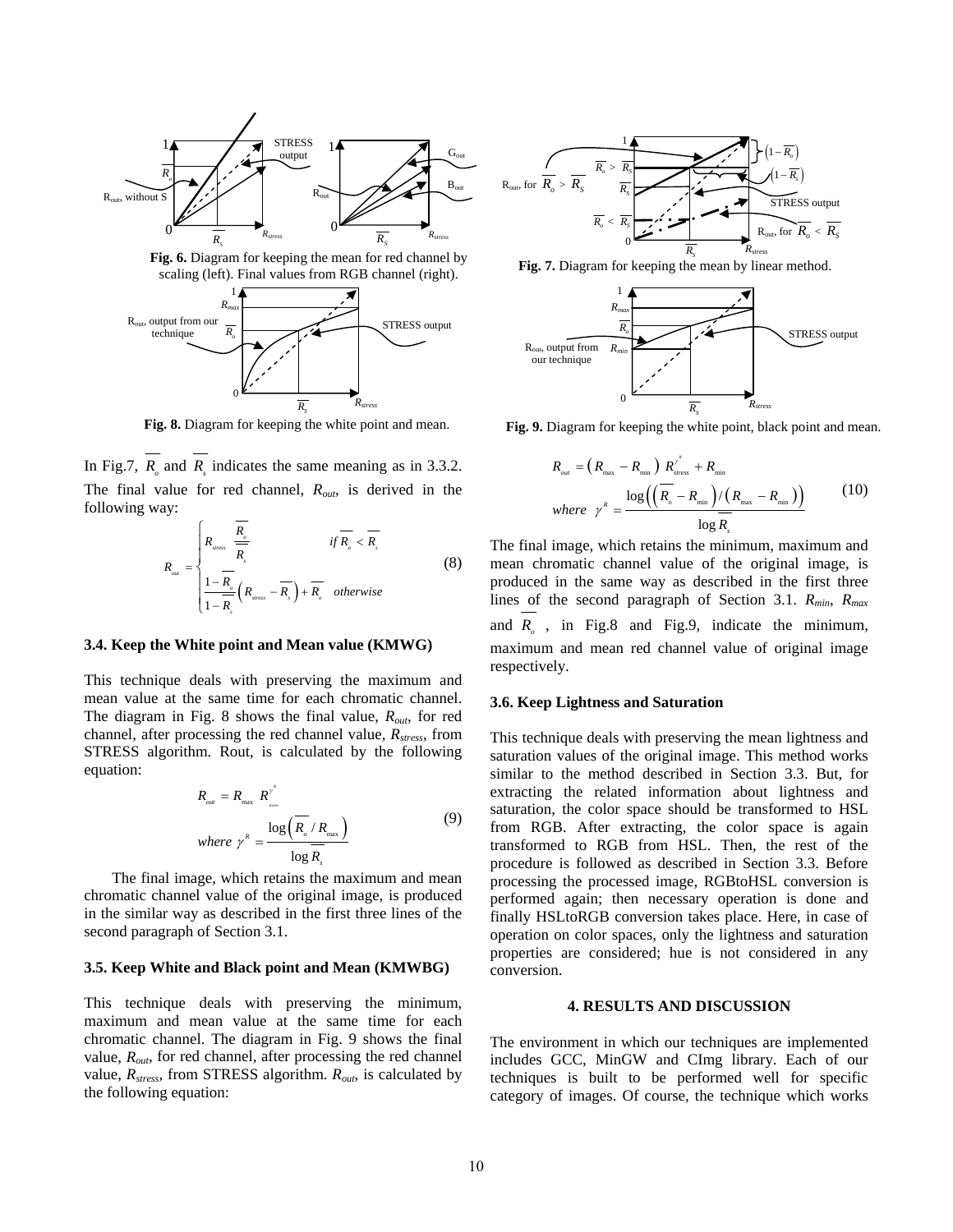

**Fig. 10.** Keeping the color cast while maintaining the image enhancement by KMS.



Fig. 11. Keeping the color cast while maintaining the image enhancement by KMG, KMSC and KMWBG.

well for high key image might not be suitable for processing color cast images and so on.

For instance, some of the techniques performed quite well to keep the color cast whenever needed. The top-left image in Fig.10 shows a photo of a normal snowy day. Here, in the *'processed'* image, though the image is enhanced i.e. the textures in the dark portion of the glass area are seen better, the color cast is completely removed and the photo seems neutral or unnatural. Here come our techniques to keep the color cast while maintaining the enhancement as well.

In Fig.10, we can see that in the *'processed'* image (top-right), the histogram is stretched to cover the full dynamic range and some sort of histogram equalization and smoothing is performed. In the Keep mean by scaling (KMS) technique, the ratio among all channels of the original image and the KMS image is maintained, thus the enhancement of 'processed' image is kept and the color cast is maintained as well. Effects of some other techniques like KMG, KMSC and KMWBG are illustrated in Fig.11.

In Fig.11, all the techniques are aimed to maintain the enhancement of the *'processed'* image and the color cast of the original image as well. Some of the techniques perform better than the others which are obvious according to their corresponding processing criteria. In Fig.12, there is another example of maintaining color cast in a photo of ocean and sky in a bright day.

In Fig.12, the *'processed'* image (top-right) improved the representation of sky and water but looses the desired



**Fig. 12.** Keeping the color cast while maintaining the image enhancement by KMG.



**Fig. 13.** Keeping the color cast while maintaining the image enhancement by KML, KMSC and KMWBG.

color cast of water completely i.e. became neutral. The histogram of blue channel of the *'processed'* image clearly shows this effect by keeping most of the tones in the lower part of the histogram. So, KMG, according to its working criteria, maintains the enhancement and give back the color cast to some level. Effect of some other techniques like KML, KMWBG and KMSC are illustrated in Fig.13.

In Fig.13, all the techniques are aimed at maintaining the enhancement of the *'processed'* image and the color cast of the original image as well. Some of the techniques perform better than the others, but KMSC produces some sort of distortion of color in the sky which is also visible in the histogram of the green channel in Fig.14 (left). Here, clipping has taken place which is undesired. Moreover, some sort of unwanted color cast was found in the dark area of the image which is the outcome of KML technique. In Fig.14 (right), the KML technique introduces blue color cast in the front side of the house due to elevation of the black point, which is not desired. But, there is always the option of choosing other techniques, if some sort of problem is found with one technique.

Our techniques are applied to high-key and low-key images as well. Fig.15 and Fig.16 show some illustrations of our techniques on the images of both types.

From the figures, Fig.15 and Fig. 16, it is evident that some of our techniques perform quite well in maintaining the vividness of the original image while maintaining the enhancement of the *'processed'* image. Moreover, it is apparent that KWB is mainly applicable to high-key and